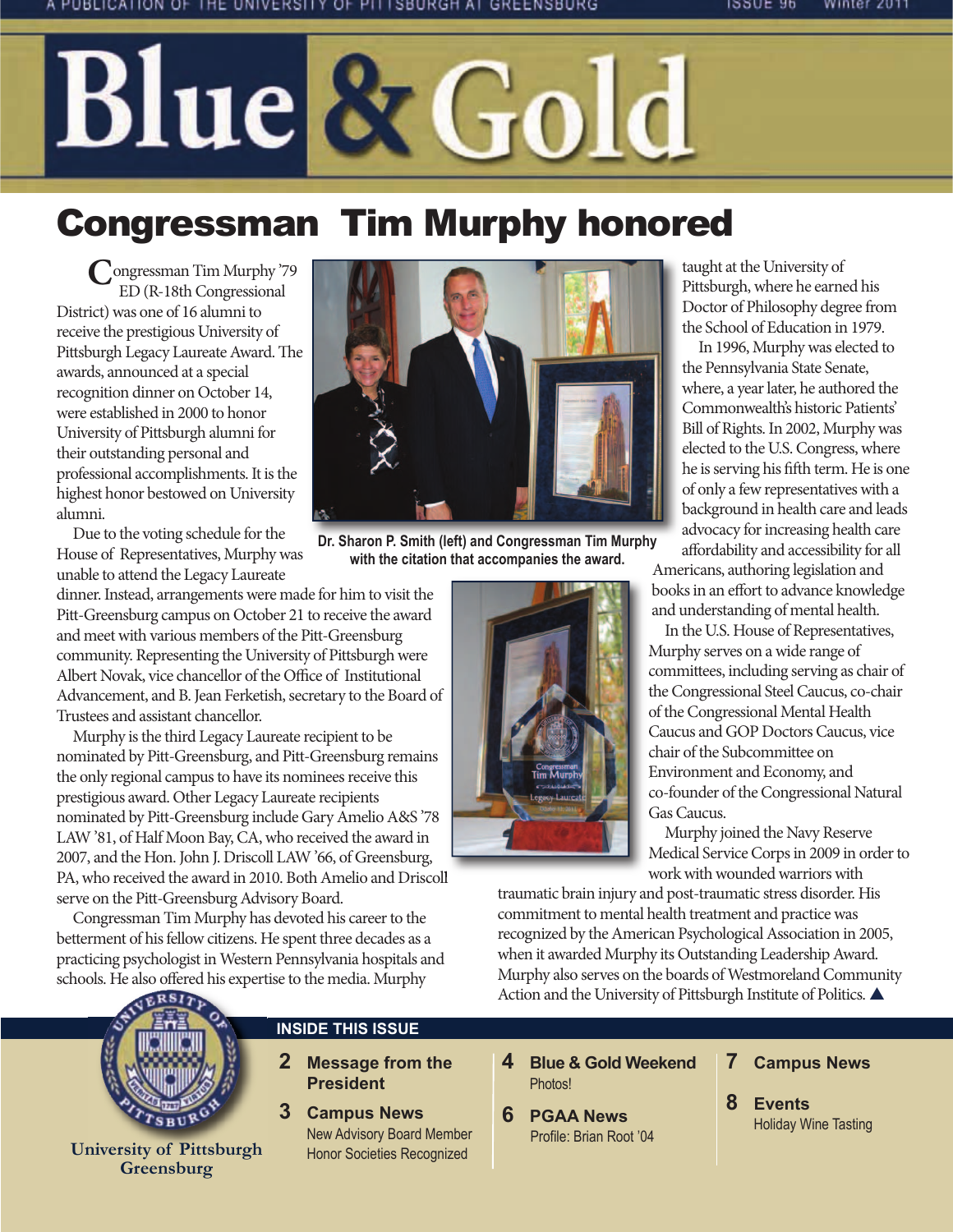# Message

**T**he Legacy Laureate is the highest award that the University of Pittsburgh can bestow on an alumnus. This year, Congressman Tim Murphy was among the 16 alumni chosen to receive this honor.

We are proud to note that Congressman Murphy was nominated by Pitt-Greensburg, which remains the only regional campus to have had its nominees win this prestigious award. Congressman Murphy is the third Pitt-Greensburg



nominee to become a Legacy Laureate, and we are particularly proud to have been able to present the award to him here on our campus.

Over the course of the past six months, Pitt-Greensburg students and organizations have also won awards. Hannah Row, a junior management major, placed first in the 2011 PICPA Student Writing Competition, Phoebe Nixon, a senior communication major, was awarded a \$6,000 scholarship from the Phi Eta Sigma National Honor Society, and Pitt-Greensburg's chapter of Pi Sigma Alpha, the national political honor society, was one of 10 colleges and universities selected to receive the society's Best Chapter Award for 2010-2011. Those are just three recent examples of how our students are receiving recognition for their work and activities, and we look forward to seeing more accolades in the future.

Pitt-Greensburg is also pleased to share that we exceeded our recruitment goals for both freshmen and transfer students this past fall. The average GPA of incoming students increased to 3.41 and the average SAT score to 1034. Nearly 70 percent of our freshmen were ranked in the top three-fifths of their high school class and 67 percent completed Advanced Placement or Honors coursework.

What does this mean to you, an alumnus of Pitt-Greensburg? It means that as we continue to raise our standards, your degree will become even more valuable. It means that we will continue to move forward in developing programs that will enable us to fulfill our vision of being a liberal arts college for the 21st century.

Hail to Pitt!

Sharon P. Smith

President

#### University of Pittsburgh at Greensburg

Blue & Gold is published by the Office of University Relations and Institutional Advancement.

> 150 Finoli Drive, Lynch Hall 203 Greensburg, PA 15601 724-836-7497

upgmedia@pitt.edu www.greensburg.pitt.edu

#### Advisory Board

Winter 2011

Laura Wagner Aftosmis Gary A. Amelio, Esq. David G. Assard Barbara J. Christner, Esq. Hon. John J. Driscoll David M. Hanna H. Phipps Hoffstot III Michael D. Jones, Esq. Michael T. Lordi, Esq. Paul G. Nickoloff Bernard North

Anthony M. Perricelli Hon. Debra A. Pezze Robert J. Rogalski, Esq. Stephen M. Ryan Jr. Clarence B. Smail Jack D. Smith, MD Louis T. Steiner Michael J. Stewart, Esq. A. David Tilstone (Chair) Ernest E. Vallozzi Thomas M. Yarabinetz

**Emeritus** 

Robert H. Davis Jack H. Millstein Jr. Joseph V. Morford Jr.

William A. Roach John A. Robertshaw Jr. Louis A. Steiner

Michael Bellotti Jr. Brandi S. Darr Frank D. Wilson, PhD

Ex-Officio Paul Adams, PhD Frank Spoto Jr., Esq.

President's Cabinet Sharon P. Smith, PhD President

Joyce E. Bucchi Director, Human Resources

Rick A. Fogle Dean of Student Services

Susan M. Isola Director, Media Relations

J. Wesley Jamison, PhD Vice President for Academic Affairs

Jodi B. Kraisinger Director, University Relations and Institutional Advancement

William E. Martin Director, Computing Services and Telecommunications

> Carl A. Rossman Vice President for Administrative Affairs

Photo credits: University of Pittsburgh at Greensburg

The *Blue & Gold* is published for alumni and friends of the University of Pittsburgh at Greensburg. Questions and comments should be directed to the Office of University Relations and Institutional Advancement.

The University of Pittsburgh at Greensburg is an affirmative action, equal opportunity institution.<br>The University of Pittsburgh at Greensburg is an affirmative action, equal opportunity institution.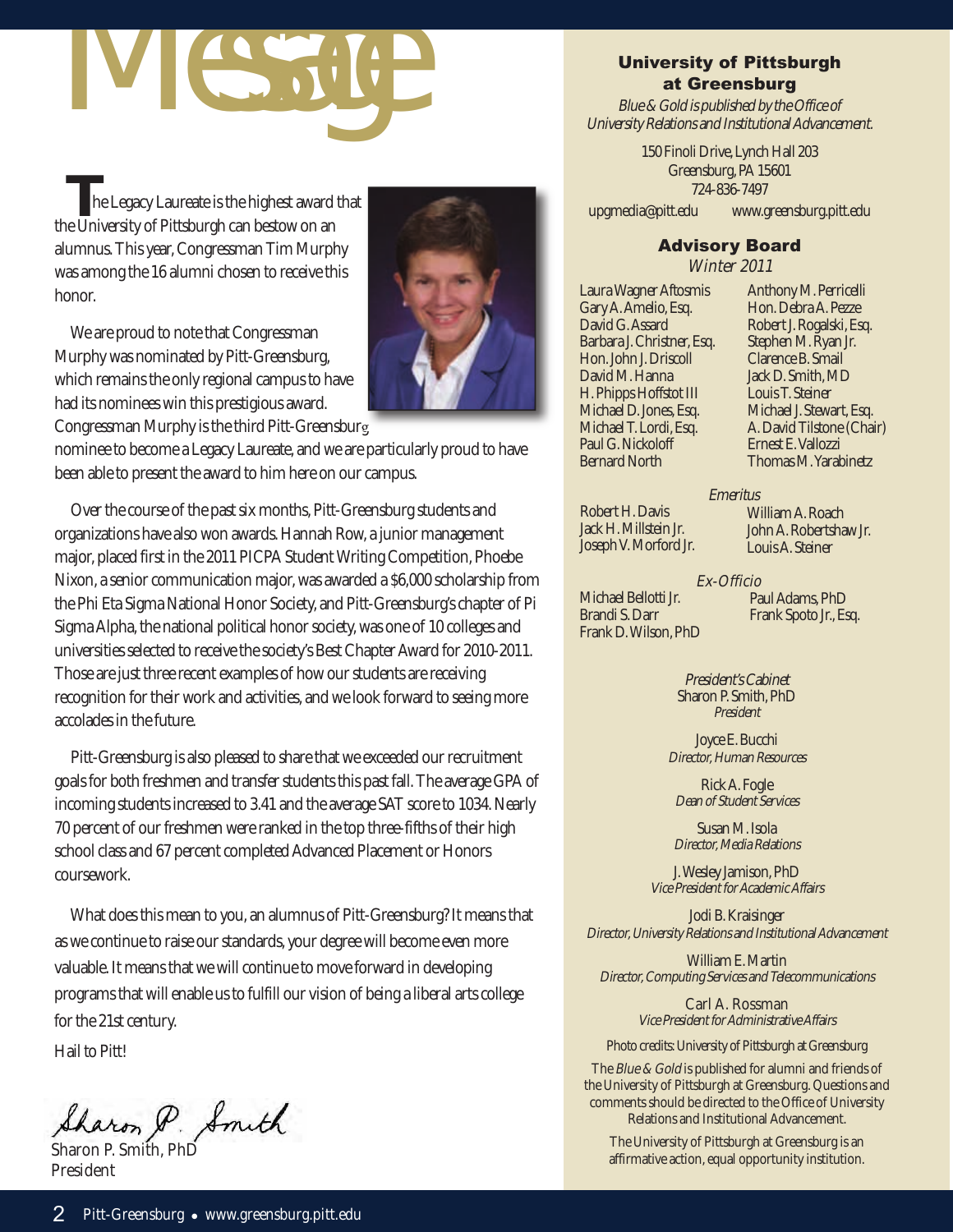# Advisory Board welcomes PBS CEO Michael D. Jones

**M**ichael D. Jones, chief operating officer for the Public Broadcasting System (PBS), recently was appointed to the Advisory Board of the University of Pittsburgh at Greensburg.

Members of the Advisory Board are leaders from business, government, and the non-profit sector. Selection to this board is heavily weighted to the local area, but the group also includes people from significant areas of expertise. This contributes to a broader diversity



of opinion, impact, and geographical representation that further advances the University and its programs.

In January 2009, Jones joined the staff of PBS, a network of 356 member stations reaching more than 65 million people. He is charged with ensuring that all PBS services and activities are strategically aligned with the organization's vision and mission and that resources are allocated effectively to meet financial objectives, system priorities, and marketplace challenges and opportunities.

Prior to joining PBS, he was senior executive vice president and chief administrative officer of the Financial Industry Regulatory Authority (FINRA). An attorney, Jones also has served as deputy director/counsel for the Securities and Exchange Commission and has worked for two U.S. Senators.

Jones also served as a public affairs counselor with one of the nation's largest public relations firm, Burson-Marsteller, and as national director of public relations for the March of Dimes national headquarters. He was also a partner in the Washington, DC, law firm of Hayes & White, where he specialized in communications, corporate, and general litigation law.

Jones received his bachelor's degree from Boston College, where he was selected as a Scholar of the College. He earned his juris doctor from Boston College School of Law. He is a member of the Bars of the State of Maryland and the District of Columbia. Active in community affairs, Jones has been a member of the Board of Trustees of Boston College and the Board of Advisors of Boston College Law School. He also is a member of the board of Jumpstart and the President of the Alliance for Investor Education.

# Two Honor Societies earn recognition

#### **Pi Sigma Alpha (Political Science) Honor Society**



**T**he University of Pittsburgh at Greensburg's Alpha Epsilon Kappa Chapter of Pi Sigma Alpha, the national political honor society, was one of 10 colleges and universities selected to receive the society's 2010-2011 Best Chapter Award.

Out of 730 Pi Sigma Alpha Chapters, Pitt-Greensburg's Alpha Epsilon Kappa Chapter was one of four schools selected for the award in the category of schools with enrollments of fewer than 6,000 students. Also earning recognition in the same category were Union College, Providence College, and the University of Minnesota, Morris.

"Because we are included in the category of schools with enrollments of fewer than 6,000 students, we are competing with schools that have larger political science departments and chapters," explained Paul Adams, PhD, assistant professor of political science and chapter advisor. "That's what makes this such a distinguishing honor."

The awards are intended to recognize local chapters that are particularly active in their departments and exhibit high levels of energy and creativity in furthering the honor society's goals. Pitt-Greensburg's chapter received a cash prize of \$250 and was among the winners announced in the fall 2011 issue of "Pi Sigma Alpha Newsletter" and in the American Political Science Association's quarterly journal "PS: Political Science and Politics."

Pi Sigma Alpha is one of 12 national honor societies at the University of Pittsburgh at Greensburg.  $\triangle$ 

**Pitt-Greensburg senior awarded \$6,000 scholarship**



**P**hoebe C. Nixon, a senior communication major at the University of Pittsburgh at Greensburg, is the recipient of a \$6,000 scholarship from the Phi Eta Sigma National Honor Society. Nixon, from Pittsburgh, was inducted into

Pitt-Greensburg's chapter of Phi Eta Sigma in spring 2009.

The honor society has awarded \$300,000 in endowed scholarships or awards to outstanding members of their organization for undergraduate or graduate study. Phi Eta Sigma was founded to recognize and reward academic excellence among full-time, first-year students who have received a 3.50 QPA in their first or first two semesters. It is the nation's oldest and largest honor society for first-year college and university students in all disciplines.  $\blacktriangle$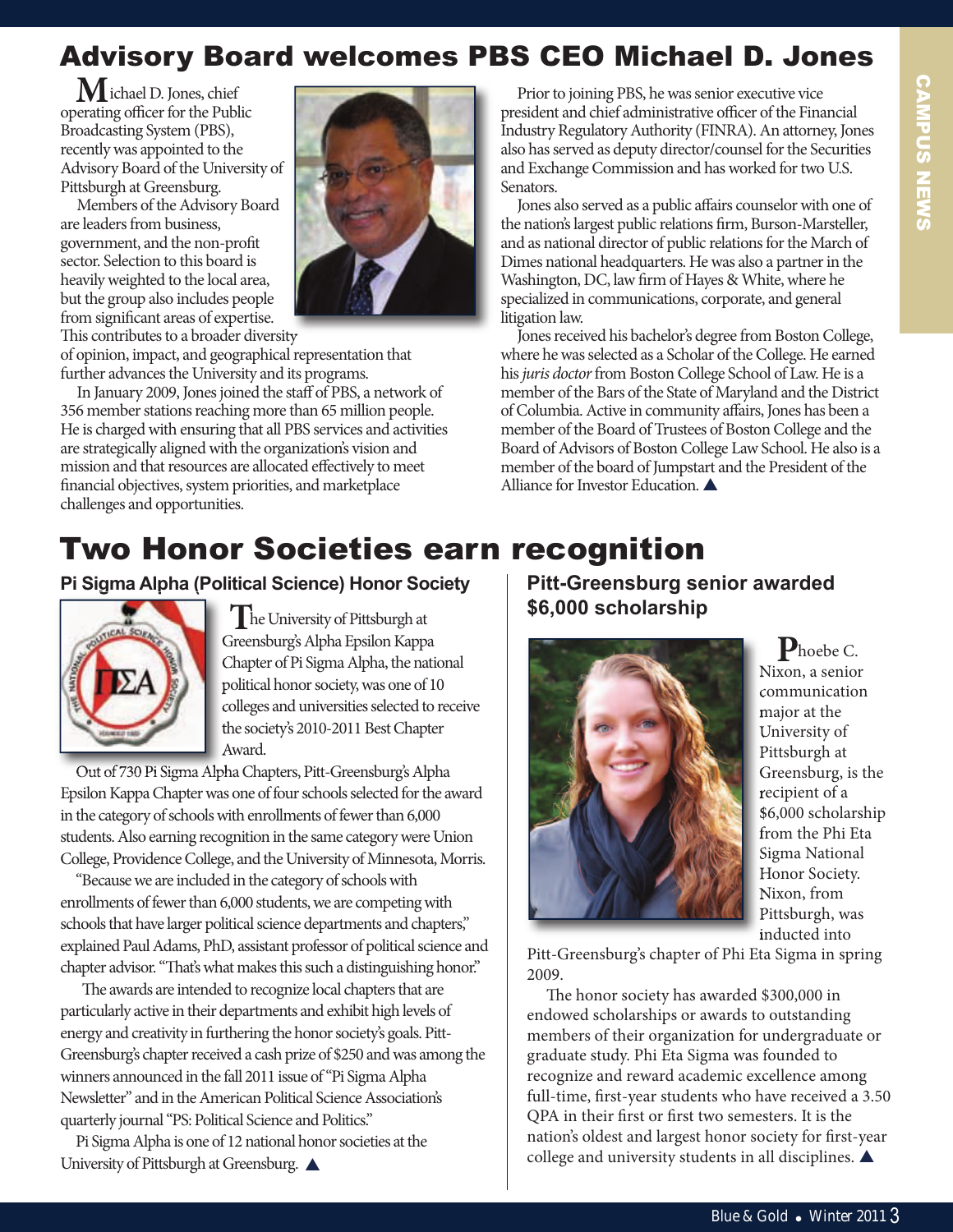

# Friday, September 30 Greensburg Country Club

**RIGHT: Taking first place and the Arnold Palmer autographed prints was the Papini's Lawn Care & Landscaping Team. From left:**



**Steeler Robin Cole, Jay Papini, of Somerset; Marty Mudry, of Somerset; Mike Svonovec, of Johnstown; Steeler Louis Lipps, Dr. Sharon P. Smith, and Bruce Long of Somerset.**

**BELOW: Eighteen teams participated in the ninth annual Bobcat Invitational Cross Country held at the Westmoreland County Fairgrounds. The meet "went teal" to support ovarian cancer awareness, with each athlete wearing a teal ribbon to promote the cause. Also occurring later in the day were**





**men's and women's soccer matches against Penn State Behrend.** 

**BELOW lEFT: Prospective students received a glimpse of campus life during the Admissions Open House Saturday morning.**

**BELOW RIGHT: The Pancake Breakfast was a hit with students Saturday morning.**





With thanks to our Golf Outing sponsors: Elliott Company (Fairway Sponsor)  $\bullet$  Fotorecord (Eagle Sponsor)  $\bullet$ **UPMC Health Plan (Eagle Sponsor)** w **The Pawn and Jewelry Exchange (Birdie Sponsor)** w **Limbach, Inc. (Par Sponsor)** w **Hampton Inn (Refreshment Sponsor)** w **Integrative Staffing Group, LLC (Cart Sponsor)**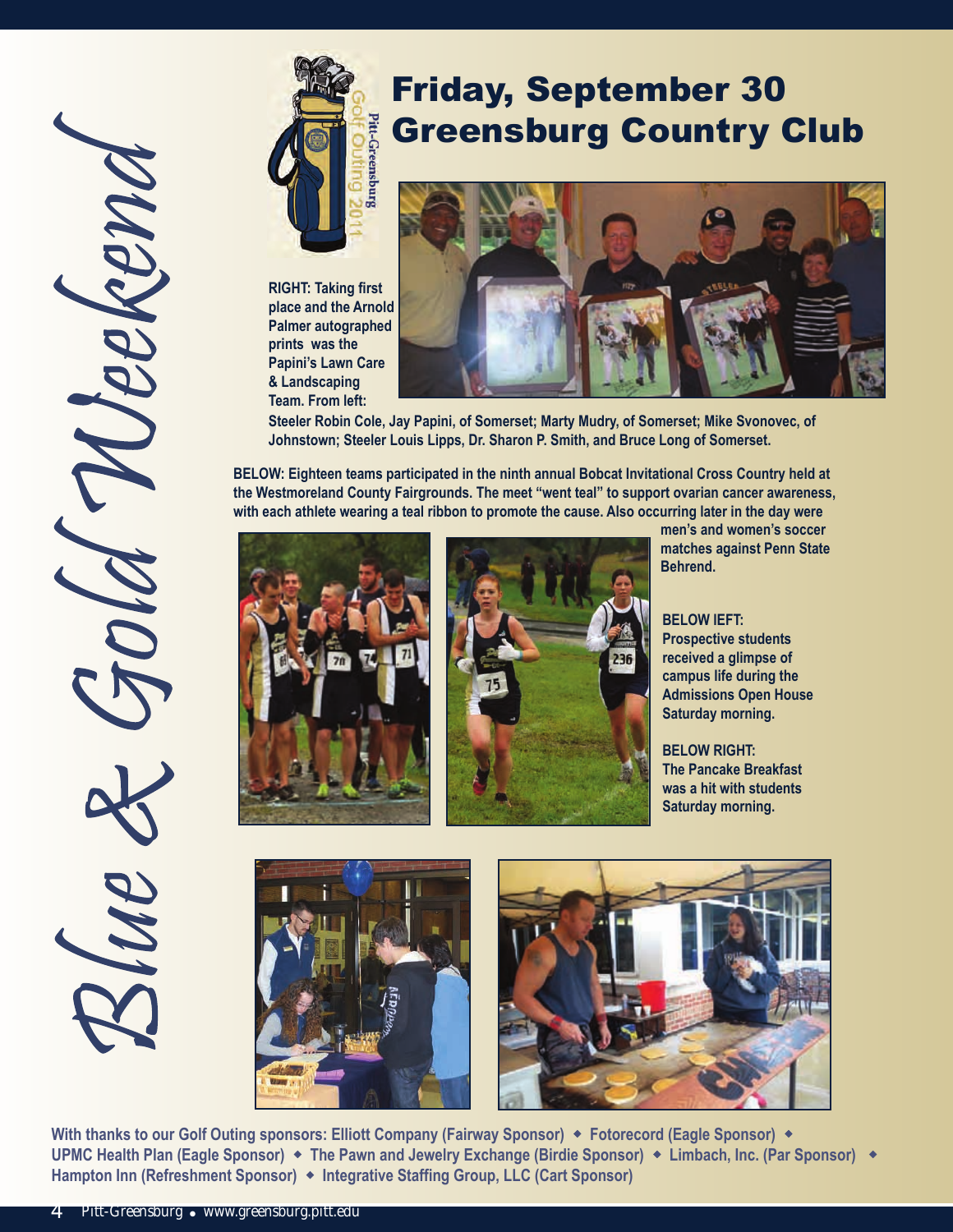# Saturday, October 1 - Pitt-Greensburg





# Alumni Receptions









# **Homecoming King & Queen Marking Marks, Megan**





**8. Colorful inflatables turned the gym into a playground.**

**9. The Celebration of Life service remembered those who are no longer with us.**

**With thanks to our 5K sponsors: UPMC Health Plan (Race Sponsor)** w **Elliott Company/Ebarra Group (Finish Line Sponsor)** w **Excela Health (Blue Sponsor)** w **Westmoreland Foot and Ankle (Gold Sponsor)** w **Limbach, Inc. (Gold Sponsor)** 

#### **1. They're off . . .**

**2. . . . and the winner is Rich Romano!**

**3. Alumni attending the RA Alumni Reception included: (Front) Dave Campbell '03; Laura Colosimo '03; Cindy (Likar) Vislay '03; Lindsay (Day) Learn '04; Amanda Flaus '03; Brian Root '04. (Back) Larry Stouffer '99; Ryan Learn '03; Matt Rahuba '03; Troy Ross '08.**

**4. Participating in the SPSEA Reception were: Row 1: Dr. Vickilyn Barnot; Colleen Ellig '07 and daughter. Row 2: Mike Krzanowski '11; Sarah Fitzpatrick '10; Michelle Timothy '07; Chelsea Knetzer (student); Kayla Clark (student). Row 3: Keith Gwillim (student); Jen Morrison (student).**

**5. Tom McGee '06;Heather Gustine '07; and Stacey Lowe '06; were among the alumni who joined the students at the Sigma Tau Delta Reception.**

**6. JP Hilzendeger and Meghan Edge were crowned Homecoming King & Queen, respectively.** 

**7. The Hospitality Tent offered the chance to win great prizes!**

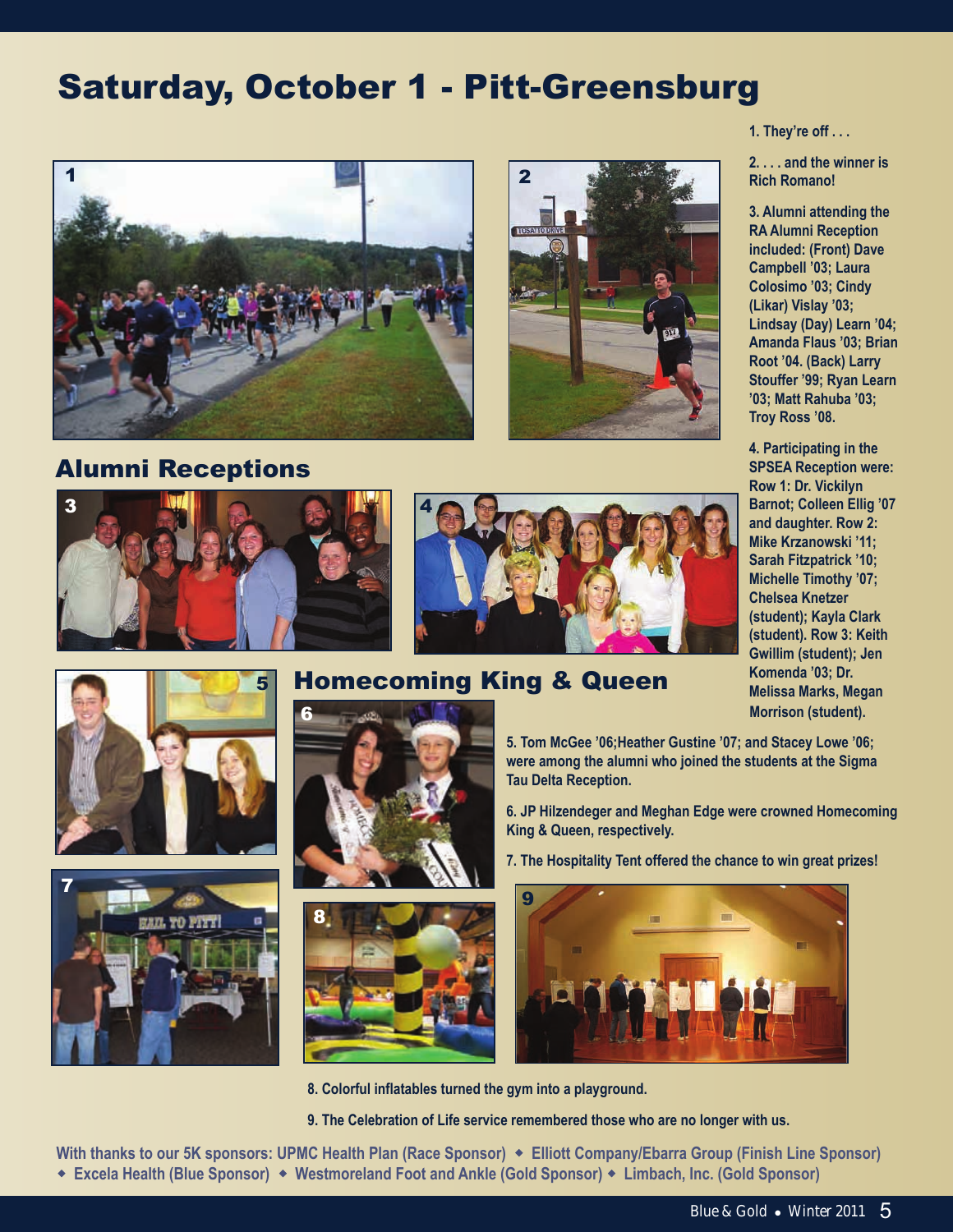# *Alumni Profile:* Brian Root '04

**B**rian Root '04, majored in English Writing when he attended the University of Pittsburgh at Greensburg. He recently was elected to the PGAA Executive Committee. **Hometown:** Transfer, PA, (Mercer County).

The thing that drew me to Pitt-**Greensburg was . . .** a simple brochure in the mail that made me

want to look into Pitt-Greensburg. I had never heard of the place until the brochure arrived in my mailbox.

**My first impression of Pitt-Greensburg was . . . awe. I was in** awe of the physical features of the campus. It was such a beautiful place. When I visited, I felt at home.

**My favorite thing as a student/fondest memory was . . .**  I have great memories of living on campus. My experience living in campus residence halls was life-changing; that's why I believe so strongly in the on-campus experience. I also have great memories being involved in various student organizations.

**e faculty member(s) who had the greatest influence on me were . . .** Lori Jakiela who taught me great things that influenced the way I write and think about writing. She's amazing at her craft and has the great ability to teach it to others. Mary Beth Spore, who taught all of the children's literature classes at the time, was an amazing instructor. She was a great person to talk to and learn from. She was so very down-to-earth and enjoyable.

After Pitt-Greensburg, I went on to . . . Indiana University of Pennsylvania to earn my master's degree in Student Affairs in Higher Education. Afterwards, I returned to Pitt-Greensburg to work in the Office of Housing & Residence Life. I'm now in my 5th year working at Pitt-Greensburg, and am the Assistant Director of Housing & Residence Life. I work with current Pitt-Greensburg students on a daily basis, and I love it!

**My reason for becoming active with the PGAA . . .** Pitt-Greensburg gave me so much and has played such a huge role in my life. Therefore, it's important to me to be involved with the PGAA.

**In my spare time, I like to . . .** dabble in photography and social media. I've also picked up a new hobby, geocaching. And, of course, I enjoy spending time with my two-year-old niece.

I enjoy volunteering in the community and am the president of the Kiwanis Club of Greensburg, which provides me with many opportunities to give back to the local community. I also volunteer with the local Habitat for Humanity chapter and various other nonprofit agencies in the area.

Would you, or an alum you know, be interested in sharing your story? The PGAA wants to hear from you! Email pgalum@pitt.edu and tell us why you or someone you know would like to be interviewed, and you, he, or she could be our next Alumni Spotlight.

# **Update your information & receive a coupon for the Campus Bookstore**

**T**he Office of University Relations and Institutional Advancement encourages alumni to update their contact information any time they move, change email addresses, or change their telephone numbers. An easy way to do this is on-line at w**ww.greensburg.pitt.edu/alumni/win.**



Take a few moments today to update any changes or submit new information. **Your reward: a 20 percent off coupon that can be used at the Pitt-Greensburg Bookstore through December 22**. Anyone

who updates their information between now and **December 16** will also be entered into a drawing for a Pitt Spirit Basket that will be drawn on **December 19.** Update your information and treat yourself to Pitt gear at a discount for the holidays.

# **Matching Gifts Program gives your gift greater impact**



**D**id you know that you can double or even triple your contribution to Pitt-Greensburg? The **Corporate Matching Gifts Program** provides

a way for alumni, parents, and friends of Pitt-Greensburg to maximize their contributions to the Greensburg campus. Companies who participate in Pitt's matching gifts program "match" their employee's contribution to Pitt-Greensburg by donating an equal amount of money to the same allocation as the employee's original contribution. This additional support is extremely meaningful to the students and to Pitt-Greensburg.

Your employer may already be a part of the corporate matching gifts program within the University! A list of currently known matching gift partners is posted on the Pitt-Greensburg web site. Just click on the **Giving tab** and then **Matching Gifts** to view the list. If your company is not listed simply check with your human resources department to see if your company is a matching gifts provider. For more information about matching gifts and other ways to financially support Pitt-Greensburg, contact **Cletus McConville, development coordinator, at 724-836-7039 or pggiving@pitt.edu.** p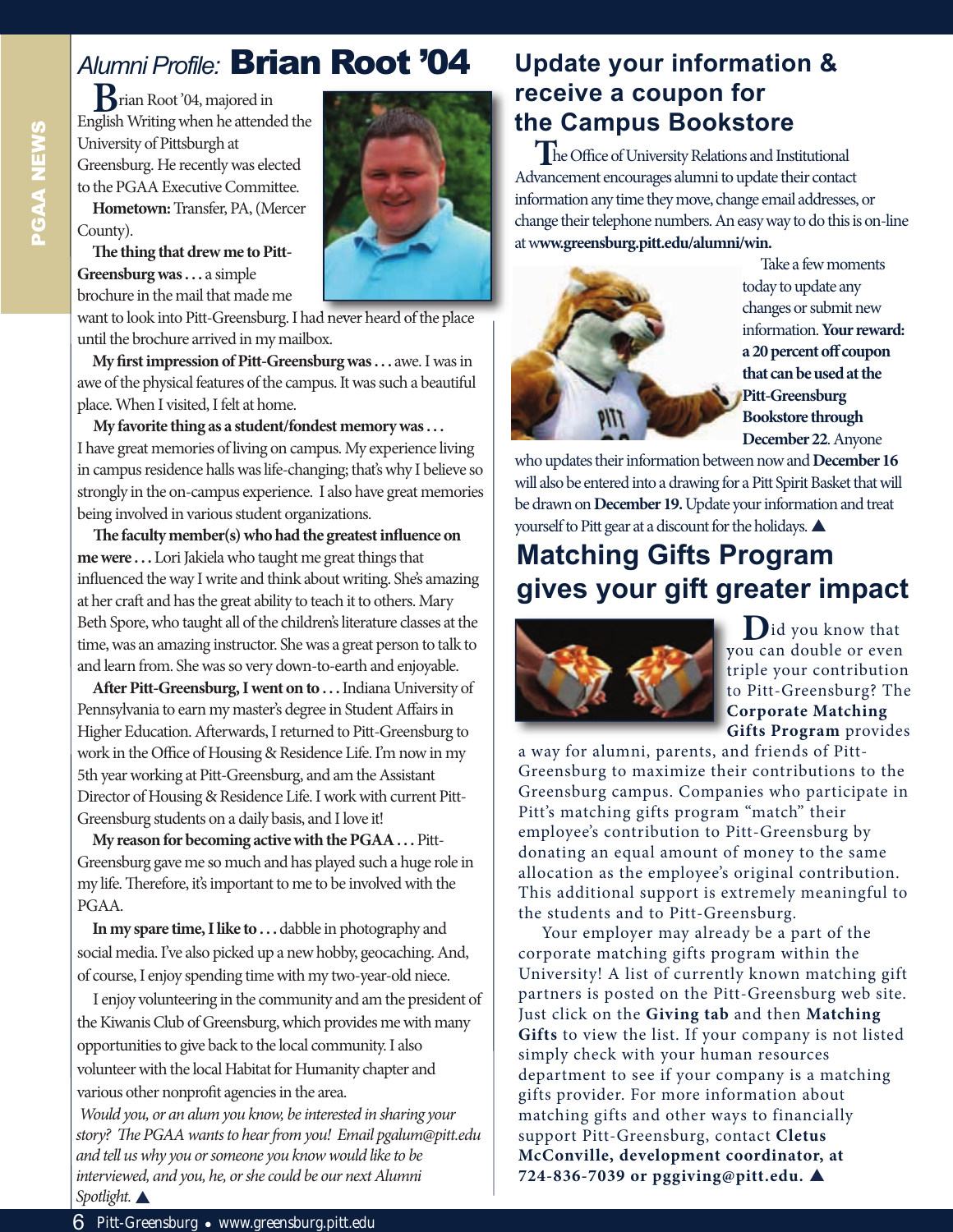# CAMPUS NEwS **CAMPUS NEWS**

# *Joan Chambers Concert Series:*

# Elizabeth Tomlin, piano

**T**he second performance in the Joan Chambers Concert Series will feature Elizabeth Tomlin, pianist, on February 17 at 7:30 p.m. in the Mary Lou Campana Chapel and Lecture Center. This event is open to the public at no charge.

Tomlin is an active piano soloist, chamber musician and new music advocate. A recent performance of the Schumann Piano Concerto received high praise with John Lambert of Classical Voice of North Carolina declaring it "so good, indeed, that I'd urge anyone to go out of the way to hear Tomlin again."



A sought-after collaborative pianist with more than 200 works in her repertoire, she has performed throughout the United States. Coordinator of the piano accompanying programs at Indiana University and the Harid Conservatory of Music, Tomlin has been a chamber coach at the UNC Chamber Workshop, American String Workshop, and Depauw University.

Her solo appearances have taken her to the Irving S. Gilmore International Keyboard Festival, Dudley Profile Series at Harvard University, and concerto performances with orchestras in Illinois, Indiana and North Carolina.

# Pitt-Greensburg Theatre Co. Fall Production

The Pitt-Greensburg Theatre Company's 2011-2012 season opens with the Greek tragedy Hippolytus by Euripides. It will be performed at 7:30 p.m. in Ferguson Theater (Smith Hall) on November 17, 18, & 19 and at 2 p.m. on November 20. Tickets are \$10 (regular) and \$5 (students, seniors, Pitt ID).

In this production directed by Stephen Schrum, PhD, Pitt-Greensburg associate professor of theater arts, ghostly spirits appear and re-enact their guilty deeds. The audience watches a family driven to passion and death through the hatred of the gods. Each performance will be followed by a talkback/discussion with the actors and production staff.

Interdisciplinary Arts (IA) major Meghan Edge, cast as Phaedra, will use her role in this production as her Capstone Project in Theatre. IA major, and production stage manager Melissa Raichel also has her Capstone Project connected with Hippolytus. In January, the Company will do a mini-tour of the show to other venues, and Raichel's capstone involves the role of stage manager in a touring production.

This year, the Pitt-Greensburg Theatre Company will join the Kennedy Center/American College Theatre Festival as a Participating Member, which allows the production to be considered for Festival Invitation, once judges are sent from KC/ACTF to adjudicate the show.

# winter Events

*continued from page 8*

# February 4, 2012

The Center for Professional Growth at Pitt-Greensburg, in collaboration with the University of Pittsburgh School of Nursing, presents **"Heart Failure"** as part of the 2011-2012 Pharmacology Update Series. Presented by teleconference, the session runs from 8:30 a.m. to 11:30 a.m. in Millstein Library (Room 250), and nurses earn three CNE contact hours. Registration is \$60 per session and may be done online at www.greensburg.pitt.edu/about/cpg.

## February 17, 2012

**The Joan Chambers Concert Series presents Elizabeth Tomlin,**pianist, in a solo recital featuring works by Scarlatti Beethoven, Chopin, and Debussy at 7:30 p.m. in the Mary Lou Campana Chapel & Lecture Center. This event is free and open to the public.

## March 3, 2012

The Center for Professional Growth at Pitt-Greensburg, in collaboration with the University of Pittsburgh School of Nursing, presents **"GI Disorders"** as part of the 2011-2012 Pharmacology Update Series. Presented by teleconference, the session runs from 8:30 a.m. to 11:30 a.m. in Millstein Library (Room 250), and nurses earn three CNE contact hours. Registration is \$60 per session and may be done online at www.greensburg.pitt.edu/about/cpg.

#### March 22-24, 2012

The Pitt-Greensburg Theatre Company presents the world premiere of the musical *Dog Assassin*at 7:30 p.m. in Ferguson Theater. This new post-Progressive Rock musical was created by Pitt-Greensburg faculty member Stephen Schrum (book and lyrics) and Jeremy dePrisco (music). Tickets are \$12 (regular) and \$6 (students/seniors).

## March 25, 2012

The Pitt-Greensburg Theatre Company presents a special matinee performance of the musical *Dog Assassin* at 2 p.m. in Ferguson Theater. This new post-Progressive Rock musical was created by Pitt-Greensburg faculty member Stephen Schrum (book and lyrics) and Jeremy dePrisco (music). Tickets are \$12 (regular) and \$6 (students/ seniors).  $\blacktriangle$ 



**Get the most current information about what's happening at Pitt-Greensburg. From your Facebook account, "Like" the Official Pitt-Greensburg Page (http://www.Facebook.com/pittgreensburgofficialpage) and the Official Pitt-Greensburg Alumni Page (http://www.facebook.com/PittGreensburgAlumni).**

Pitt-Greensburg



**Go to http://www.youtube.com/pittgreensburgvideos, and check out what's happening on the Pitt-Greensburg YouTube Channel, too!**